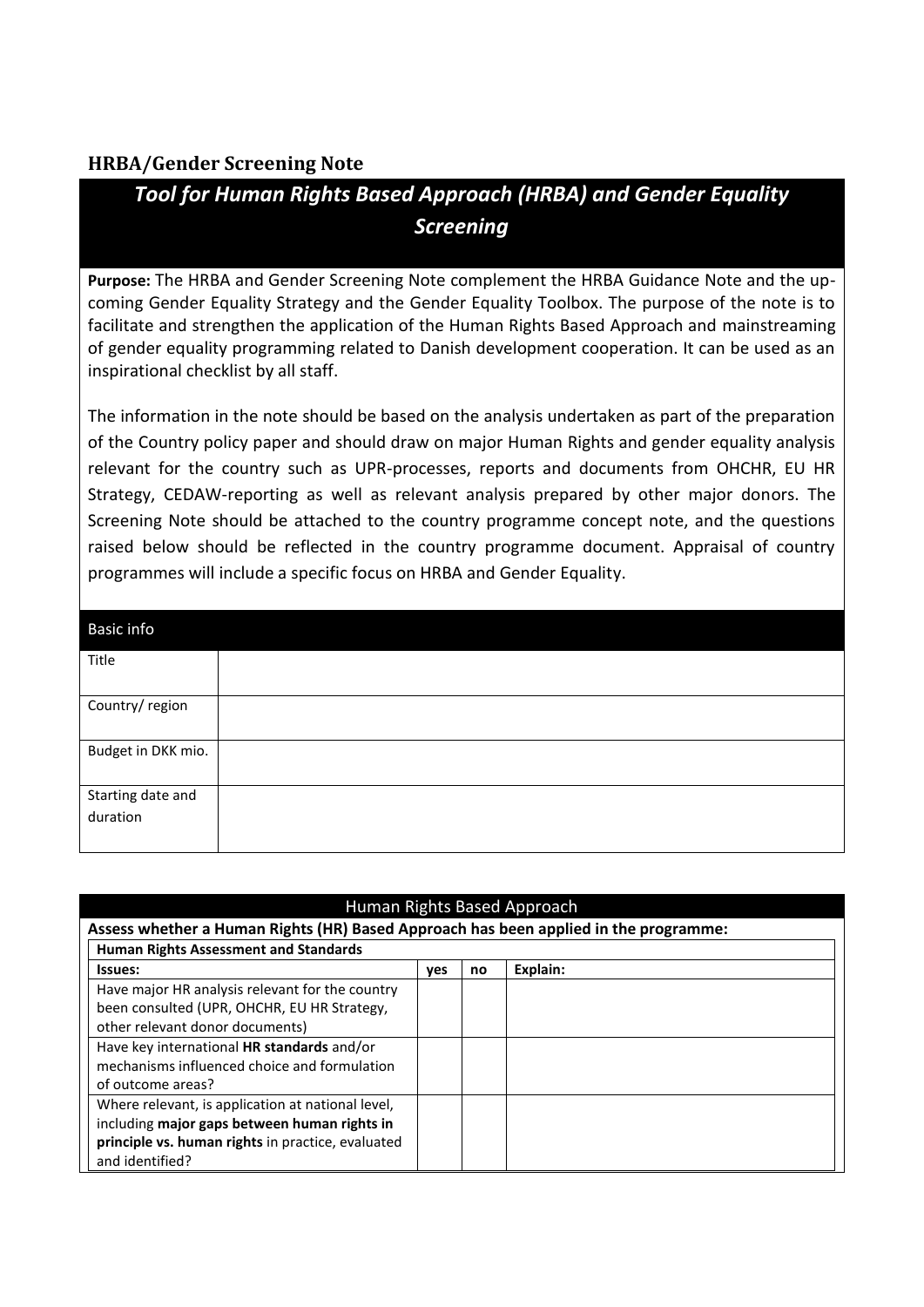| Are key recommendations from UPR for the                                                             |  |           |
|------------------------------------------------------------------------------------------------------|--|-----------|
| thematic programmes and from any treaty                                                              |  |           |
| bodies, special procedures, INGOs, HNRIs etc.                                                        |  |           |
| that require follow up at national level                                                             |  |           |
| considered?                                                                                          |  |           |
| Are rights-holders identified?                                                                       |  |           |
| Are duty-bearers identified?                                                                         |  |           |
|                                                                                                      |  |           |
| Assess whether Human Rights Principles have been applied in the preparation and in the design of the |  |           |
| programme?                                                                                           |  |           |
| Non-discrimination: Are any groups among                                                             |  |           |
| rights-holders excluded from access and                                                              |  |           |
| influence in the thematic programme areas                                                            |  |           |
| identified?                                                                                          |  |           |
| Are disaggregated data available on most                                                             |  |           |
| vulnerable groups?                                                                                   |  |           |
| List any key support elements included to                                                            |  |           |
| promote non-discrimination                                                                           |  |           |
| Participation and inclusion: Are barriers for                                                        |  |           |
| participation, inclusion and empowerment of                                                          |  |           |
| rights holders identified?                                                                           |  |           |
| List any key support elements included to                                                            |  |           |
| promote participation and inclusion                                                                  |  |           |
| Transparency: Is the extent to which information                                                     |  |           |
| is accessible to rights holders including                                                            |  |           |
| marginalised groups assessed?                                                                        |  |           |
| Where relevant, whether information is available                                                     |  |           |
| in other than official languages of the country in                                                   |  |           |
| question should be indicated.                                                                        |  |           |
| List any key support elements included to                                                            |  |           |
| promote transparency                                                                                 |  |           |
| Are key accountability mechanisms in the                                                             |  |           |
| relevant area - both horizontal and vertical                                                         |  |           |
| listed?                                                                                              |  |           |
| Are obstacles, e.g. capacity and political-                                                          |  |           |
| economy incentives that duty-bearers and rights                                                      |  |           |
|                                                                                                      |  |           |
| holders face to exercise their obligations and                                                       |  |           |
| rights listed?                                                                                       |  |           |
| List any key support elements included to                                                            |  |           |
| promote accountability                                                                               |  |           |
|                                                                                                      |  |           |
| Results/Indicators                                                                                   |  |           |
| List any indicators designed to monitor the                                                          |  | a.        |
| realisation of specific human rights                                                                 |  | b.<br>c.  |
|                                                                                                      |  | d.        |
|                                                                                                      |  |           |
| List any indicators designed to monitor the                                                          |  | a.        |
| integration of the four principles                                                                   |  | b.        |
|                                                                                                      |  | c.        |
|                                                                                                      |  | d.        |
|                                                                                                      |  | $\ddotsc$ |
| List any key indicators chosen to track capacity of                                                  |  | a.        |
| key partners (both rights holders and duty                                                           |  | b.        |
| bearers)                                                                                             |  | c.        |